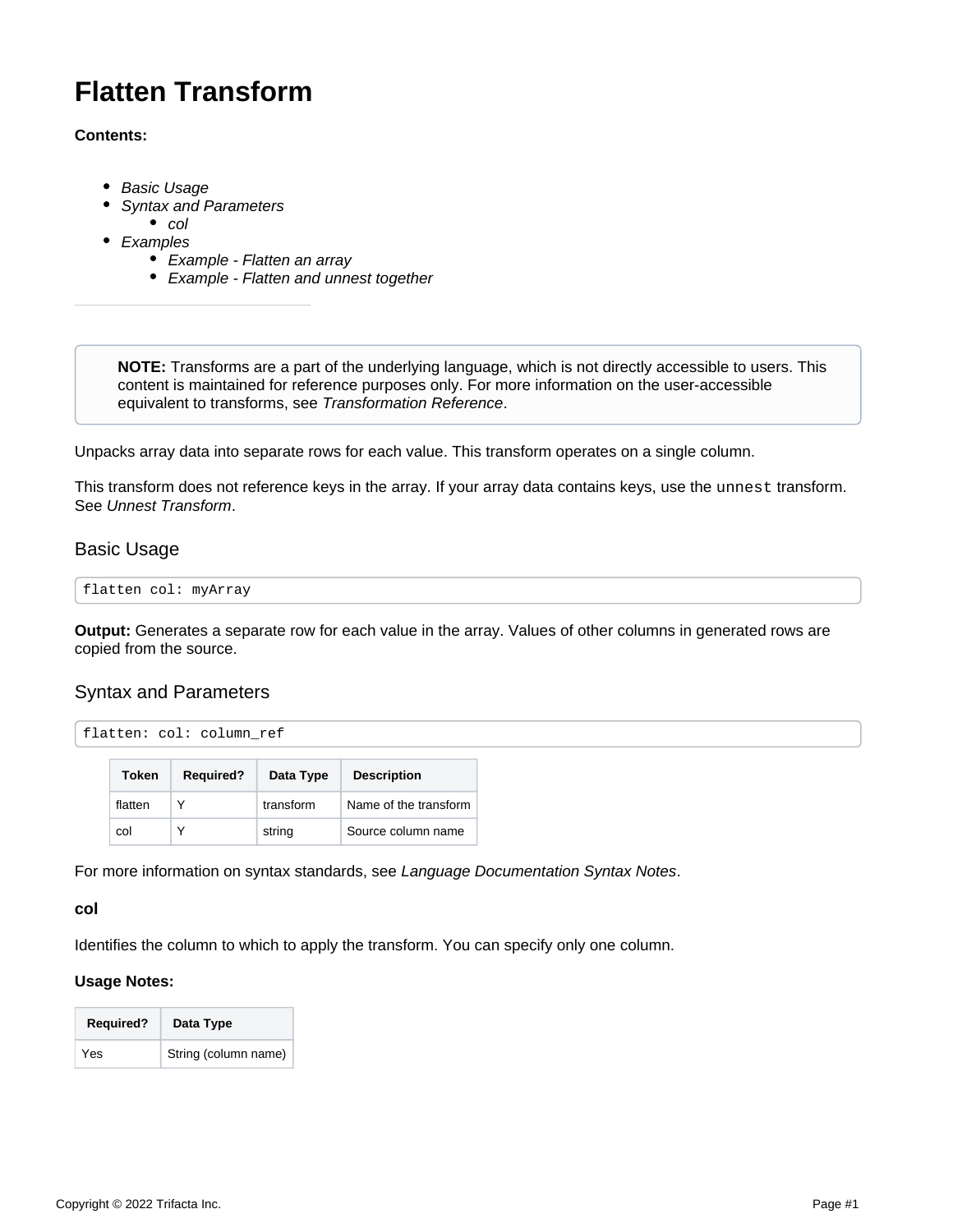# <span id="page-1-0"></span>Examples

**Tip:** For additional examples, see [Common Tasks](https://docs.trifacta.com/display/r076/Common+Tasks).

#### <span id="page-1-1"></span>**Example - Flatten an array**

In this example, the source data includes an array of scores that need to broken out into separate rows.

#### **Source:**

| LastName     | <b>FirstName</b> | <b>Scores</b>    |
|--------------|------------------|------------------|
| Adams        | Allen            | [81, 87, 83, 79] |
| <b>Burns</b> | Bonnie           | [98, 94, 92, 85] |
| Cannon       | Chris            | [88,81,85,78]    |

#### **Transformation:**

When the data is imported, you might have to re-type the Scores column as an array:

| <b>Transformation Name</b> | Change column data type |
|----------------------------|-------------------------|
| <b>Parameter: Columns</b>  | Scores                  |
| <b>Parameter: New type</b> | Array                   |

You can now flatten the Scores column data into separate rows:

| <b>Transformation Name</b> | Expand Array into rows |
|----------------------------|------------------------|
| Parameter: Column          | Scores                 |

# **Results:**

| LastName     | <b>FirstName</b> | <b>Scores</b> |
|--------------|------------------|---------------|
| Adams        | Allen            | 81            |
| Adams        | Allen            | 87            |
| Adams        | Allen            | 83            |
| Adams        | Allen            | 79            |
| <b>Burns</b> | Bonnie           | 98            |
| <b>Burns</b> | Bonnie           | 94            |
| <b>Burns</b> | Bonnie           | 92            |
| <b>Burns</b> | Bonnie           | 85            |
| Cannon       | Chris            | 88            |
| Cannon       | Chris            | 81            |
| Cannon       | Chris            | 85            |
| Cannon       | Chris            | 78            |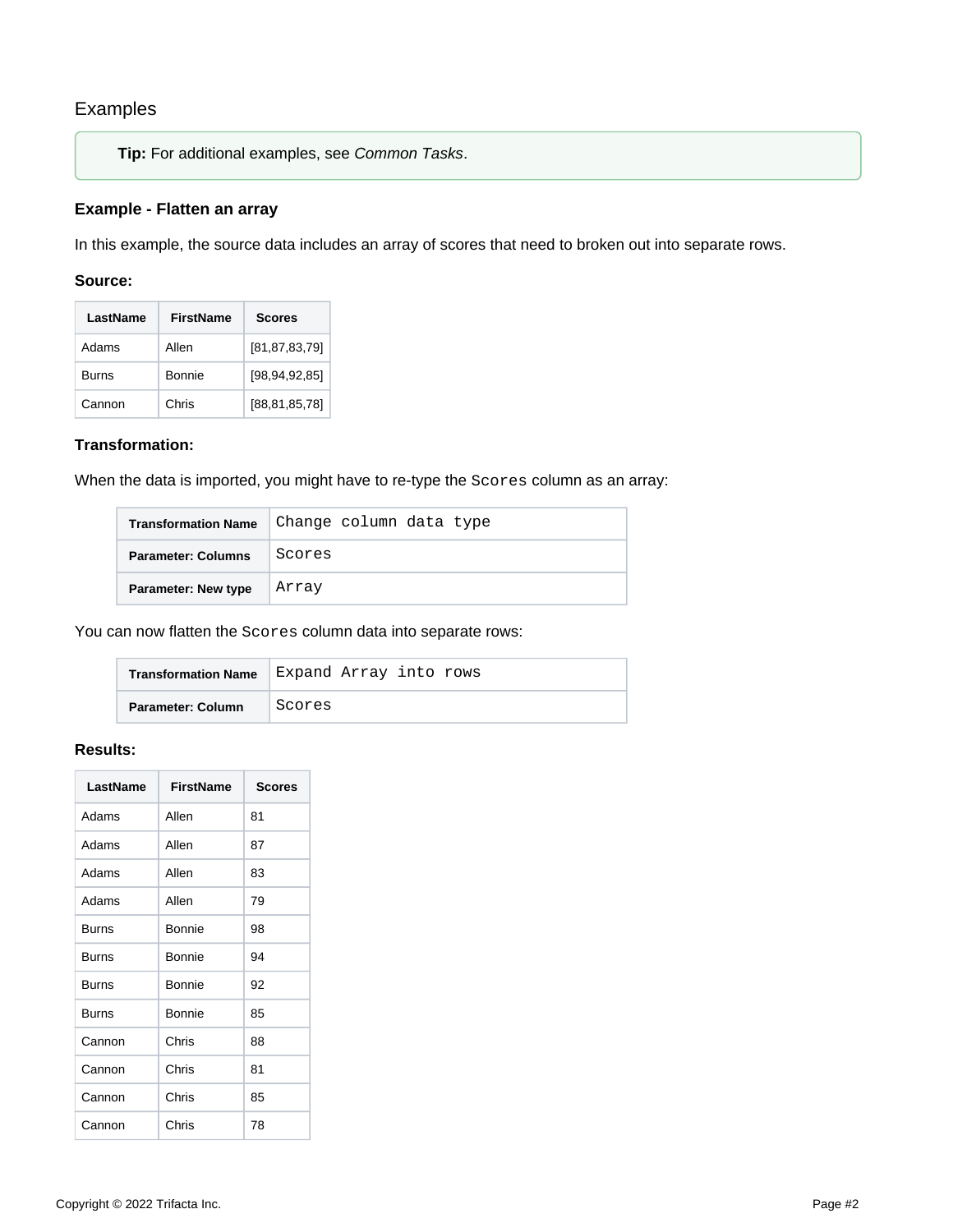This example is extended below.

#### <span id="page-2-0"></span>**Example - Flatten and unnest together**

While the above example nicely flattens out your data, there are two potential problems with the results:

- There is no identifier for each test. For example, Allen Adams' score of 87 cannot be associated with the specific test on which he recorded the score.
- $\bullet$ There is no unique identifier for each row.

The following example addresses both of these issues. It also demonstrates differences between the unnest and the flatten transform, including how you use unnest to flatten array data based on specified keys.

• For more information, see [Unnest Transform](https://docs.trifacta.com/display/r076/Unnest+Transform).

#### **Source:**

You have the following data on student test scores. Scores on individual scores are stored in the Scores array, and you need to be able to track each test on a uniquely identifiable row. This example has two goals:

- 1. One row for each student test
- 2. Unique identifier for each student-score combination

| LastName | <b>FirstName</b> | <b>Scores</b>    |
|----------|------------------|------------------|
| Adams    | Allen            | [81, 87, 83, 79] |
| Burns    | Bonnie           | [98, 94, 92, 85] |
| Cannon   | Charles          | [88, 81, 85, 78] |

#### **Transformation:**

When the data is imported from CSV format, you must add a header transform and remove the quotes from the S cores column:

| <b>Transformation Name</b> | Rename column with $row(s)$      |
|----------------------------|----------------------------------|
| <b>Parameter: Option</b>   | Use $row(s)$ as column names     |
| <b>Parameter: Type</b>     | Use a single row to name columns |
| Parameter: Row number      |                                  |

| <b>Transformation Name</b>          | Replace text or pattern |
|-------------------------------------|-------------------------|
| Parameter: Column                   | colScores               |
| <b>Parameter: Find</b>              | $1 \times 111$          |
| <b>Parameter: Replace with</b>      | $\mathbf{I}$            |
| Parameter: Match all<br>occurrences | true                    |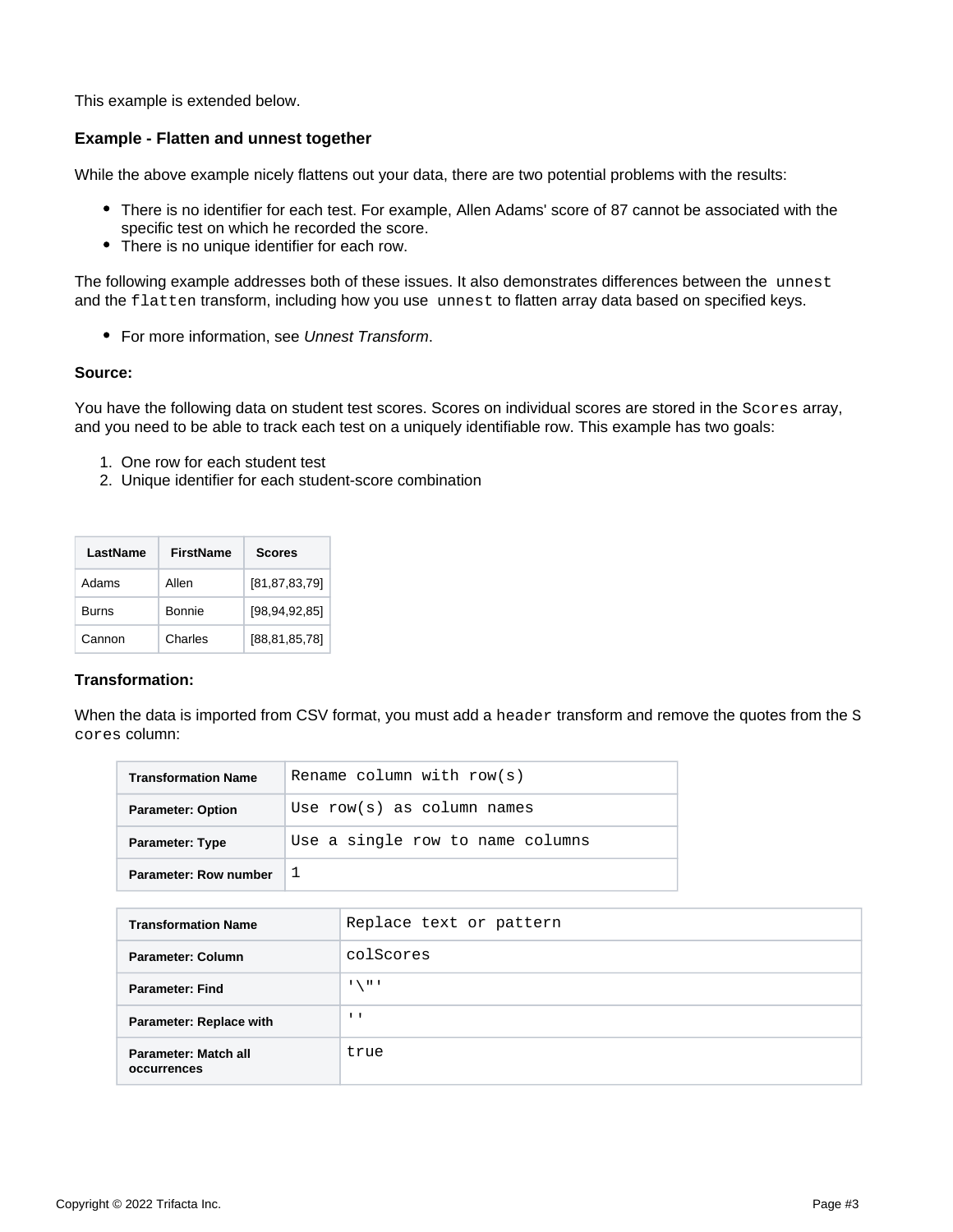**Validate test date:** To begin, you might want to check to see if you have the proper number of test scores for each student. You can use the following transform to calculate the difference between the expected number of elements in the Scores array (4) and the actual number:

| <b>Transformation Name</b>    | New formula              |
|-------------------------------|--------------------------|
| Parameter: Formula type       | Single row formula       |
| Parameter: Formula            | $(4 - arraylen(Scores))$ |
| Parameter: New column<br>name | 'numMissingTests'        |

When the transform is previewed, you can see in the sample dataset that all tests are included. You might or might not want to include this column in the final dataset, as you might identify missing tests when the recipe is run at scale.

**Unique row identifier:** The Scores array must be broken out into individual rows for each test. However, there is no unique identifier for the row to track individual tests. In theory, you could use the combination of LastName-FirstName-Scores values to do so, but if a student recorded the same score twice, your dataset has duplicate rows. In the following transform, you create a parallel array called Tests, which contains an index array for the number of values in the Scores column. Index values start at 0:

| <b>Transformation Name</b>    | New formula               |
|-------------------------------|---------------------------|
| Parameter: Formula type       | Single row formula        |
| <b>Parameter: Formula</b>     | range(0,arraylen(Scores)) |
| Parameter: New column<br>name | 'Tests'                   |

Also, we will want to create an identifier for the source row using the sourcerownumber function:

| <b>Transformation Name</b>    | New formula        |
|-------------------------------|--------------------|
| Parameter: Formula type       | Single row formula |
| <b>Parameter: Formula</b>     | sourcerownumber()  |
| Parameter: New column<br>name | 'orderIndex'       |

**One row for each student test:** Your data should look like the following:

| LastName | <b>FirstName</b> | <b>Scores</b>                       | Tests | orderIndex |
|----------|------------------|-------------------------------------|-------|------------|
| Adams    | Allen            | $[81, 87, 83, 79]$ $[0, 1, 2, 3]$ 2 |       |            |
| Burns    | Bonnie           | $[98, 94, 92, 85]$ $[0, 1, 2, 3]$ 3 |       |            |
| Cannon   | Charles          | $[88, 81, 85, 78]$ $[0, 1, 2, 3]$ 4 |       |            |

Now, you want to bring together the Tests and Scores arrays into a single nested array using the arrayzip fun ction:

| <b>Transformation Name</b> | 'New formula |
|----------------------------|--------------|
|----------------------------|--------------|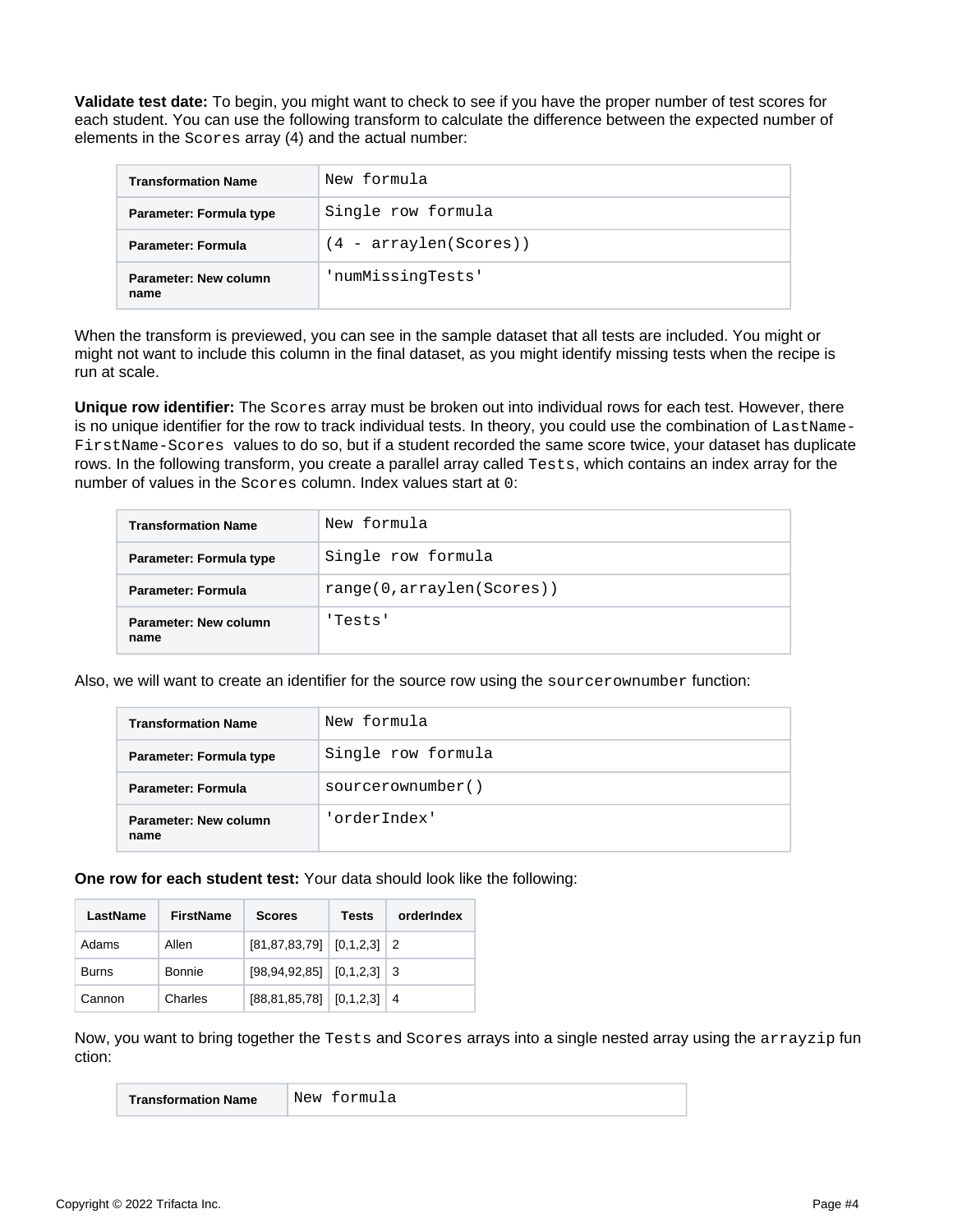| Parameter: Formula<br>type | Single row formula        |
|----------------------------|---------------------------|
| <b>Parameter: Formula</b>  | arrayzip([Tests, Scores]) |

Your dataset has been changed:

| LastName | FirstName | <b>Scores</b>                     | <b>Tests</b> | orderIndex | column1                       |
|----------|-----------|-----------------------------------|--------------|------------|-------------------------------|
| Adams    | Allen     | $[81, 87, 83, 79]$ $[0, 1, 2, 3]$ |              | -2         | [[0,81],[1,87],[2,83],[3,79]] |
| Adams    | Bonnie    | $[98, 94, 92, 85]$ $[0, 1, 2, 3]$ |              |            | [[0,98],[1,94],[2,92],[3,85]] |
| Cannon   | Charles   | $[88, 81, 85, 78]$ $[0, 1, 2, 3]$ |              | 4          | [[0,88],[1,81],[2,85],[3,78]] |

Use the following to unpack the nested array:

| <b>Transformation Name</b> | Expand arrays to rows |
|----------------------------|-----------------------|
| Parameter: Column          | column1               |

Each test-score combination is now broken out into a separate row. The nested Test-Score combinations must be broken out into separate columns using the following:

| <b>Transformation Name</b>          | Unnest Objects into columns |
|-------------------------------------|-----------------------------|
| Parameter: Column                   | column1                     |
| <b>Parameter: Paths to elements</b> | $'$ [0]','[1]'              |

After you delete column1, which is no longer needed you should rename the two generated columns:

| <b>Transformation Name</b>    | Rename columns |
|-------------------------------|----------------|
| <b>Parameter: Option</b>      | Manual rename  |
| Parameter: Column             | column 0       |
| Parameter: New column<br>name | 'TestNum'      |
|                               |                |
| <b>Transformation Name</b>    | Rename columns |
| <b>Parameter: Option</b>      | Manual rename  |
| Parameter: Column             | column 1       |
| Parameter: New column<br>name | 'TestScore'    |

**Unique row identifier:** You can do one more step to create unique test identifiers, which identify the specific test for each student. The following uses the original row identifier OrderIndex as an identifier for the student and the TestNumber value to create the TestId column value:

| <b>Transformation Name</b> | New formula                 |
|----------------------------|-----------------------------|
| Parameter: Formula type    | Single row formula          |
| Parameter: Formula         | (orderIndex * 10) + TestNum |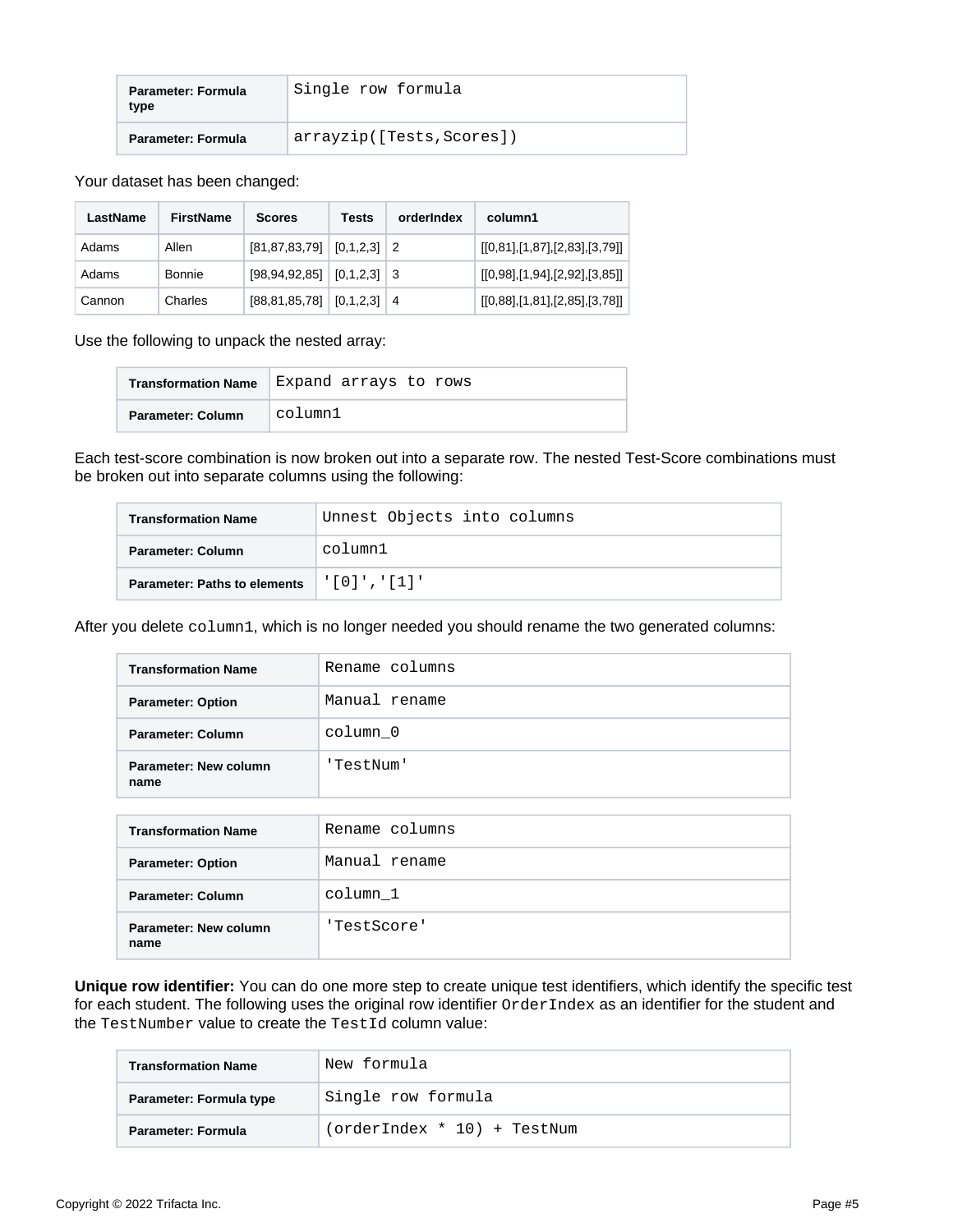| <b>Parameter: New column</b> | 'TestId' |
|------------------------------|----------|
| name                         |          |

The above are integer values. To make your identifiers look prettier, you might add the following:

| Transformation Name   Merge columns |                      |
|-------------------------------------|----------------------|
| <b>Parameter: Columns</b>           | 'TestId00', 'TestId' |

**Extending:** You might want to generate some summary statistical information on this dataset. For example, you might be interested in calculating each student's average test score. This step requires figuring out how to properly group the test values. In this case, you cannot group by the LastName value, and when executed at scale, there might be collisions between first names when this recipe is run at scale. So, you might need to create a kind of primary key using the following:

| <b>Transformation Name</b>    | Merge columns           |
|-------------------------------|-------------------------|
| <b>Parameter: Columns</b>     | 'LastName', 'FirstName' |
| <b>Parameter: Separator</b>   | ' = '                   |
| Parameter: New column<br>name | 'studentId'             |

You can now use this as a grouping parameter for your calculation:

| <b>Transformation Name</b>    | New formula         |
|-------------------------------|---------------------|
| Parameter: Formula type       | Single row formula  |
| Parameter: Formula            | average (TestScore) |
| Parameter: Group rows by      | studentId           |
| Parameter: New column<br>name | 'avg TestScore'     |

#### **Results:**

After you delete unnecessary columns and move your columns around, the dataset should look like the following:

| <b>TestId</b> | LastName | <b>FirstName</b> | <b>TestNum</b> | <b>TestScore</b> | studentid    | avg_TestScore |
|---------------|----------|------------------|----------------|------------------|--------------|---------------|
| TestId0021    | Adams    | Allen            | $\Omega$       | 81               | Adams-Allen  | 82.5          |
| TestId0022    | Adams    | Allen            | 1              | 87               | Adams-Allen  | 82.5          |
| TestId0023    | Adams    | Allen            | $\overline{2}$ | 83               | Adams-Allen  | 82.5          |
| TestId0024    | Adams    | Allen            | 3              | 79               | Adams-Allen  | 82.5          |
| TestId0031    | Adams    | Bonnie           | $\Omega$       | 98               | Adams-Bonnie | 92.25         |
| TestId0032    | Adams    | <b>Bonnie</b>    | 1              | 94               | Adams-Bonnie | 92.25         |
| TestId0033    | Adams    | Bonnie           | 2              | 92               | Adams-Bonnie | 92.25         |
| TestId0034    | Adams    | Bonnie           | 3              | 85               | Adams-Bonnie | 92.25         |
| TestId0041    | Cannon   | Chris            | 0              | 88               | Cannon-Chris | 83            |
| TestId0042    | Cannon   | Chris            | 1              | 81               | Cannon-Chris | 83            |
| TestId0043    | Cannon   | Chris            | 2              | 85               | Cannon-Chris | 83            |